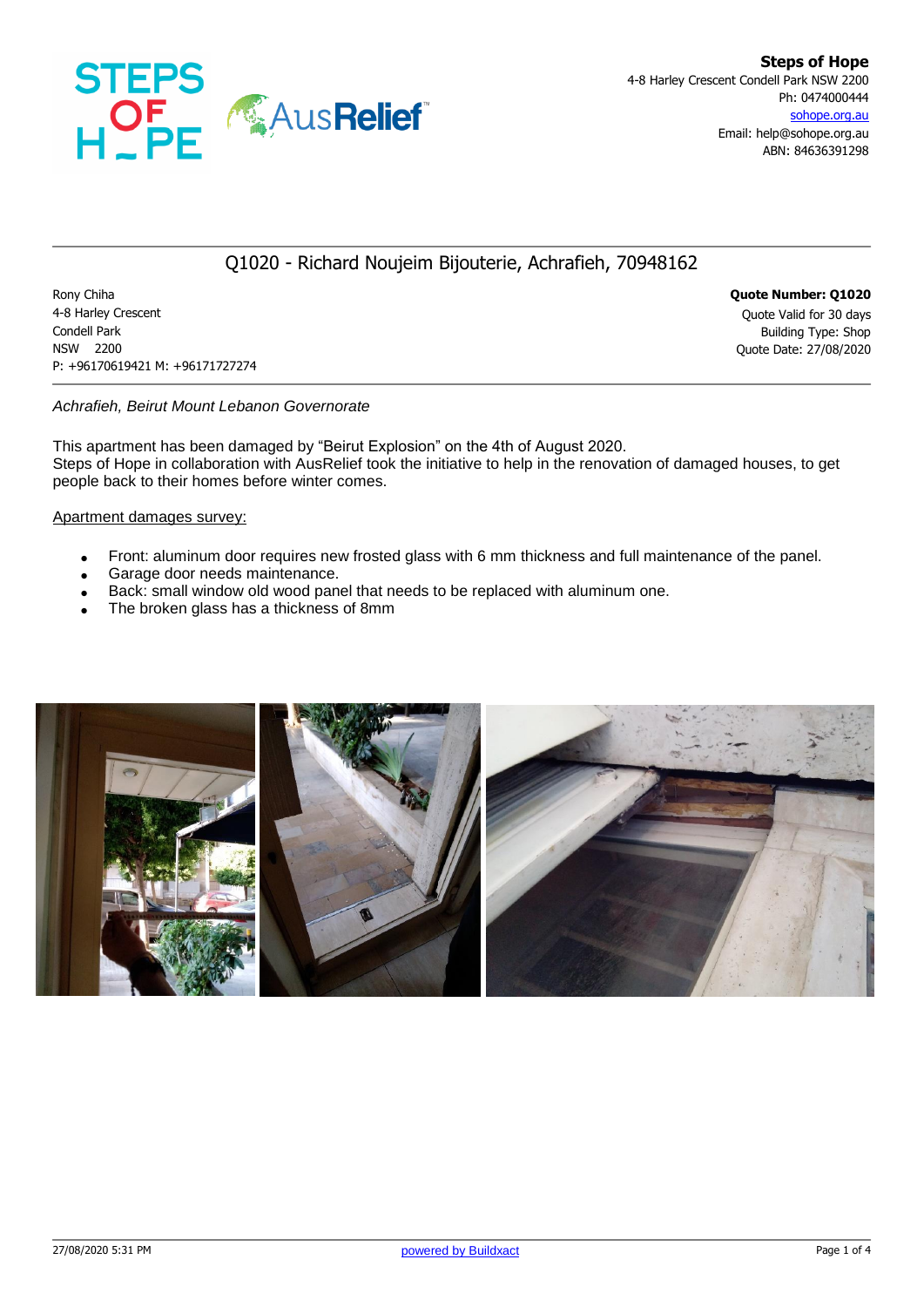

| Specifications and Inclusions                                  |  |  |  |  |  |
|----------------------------------------------------------------|--|--|--|--|--|
| Glass                                                          |  |  |  |  |  |
| 6mm Frosted Glass<br>$\bullet$<br>8mm Clear Glass<br>$\bullet$ |  |  |  |  |  |
| <b>Materials</b>                                               |  |  |  |  |  |
| Silicon<br>٠<br><b>Aluminium Window</b><br>$\bullet$           |  |  |  |  |  |
| Labor                                                          |  |  |  |  |  |
| Professional Installer<br>$\bullet$<br>Second Installer<br>٠   |  |  |  |  |  |

| <b>Description</b>                                                       | <b>Dimension</b>       |      | Quantity | <b>Notes</b>                                                                                                                                    |  |
|--------------------------------------------------------------------------|------------------------|------|----------|-------------------------------------------------------------------------------------------------------------------------------------------------|--|
| Glass 6 mm                                                               | 183 x 78.5             |      |          | For aluminum<br>door                                                                                                                            |  |
| maintenance                                                              |                        |      |          | Aluminum door<br>panel, garage<br>door.                                                                                                         |  |
| <b>Small window</b><br>$( Panel + Frame)$<br>Thick of rail 9<br>cm (MAX) | 82<br>46<br>46<br>82.5 | 46.5 |          | Glass 8 mm<br>We need to<br>remove a thick<br>layer of<br>concrete before<br>we install panel<br>(the aluminum<br>technician can<br>remove it). |  |



*Figure 1 small window*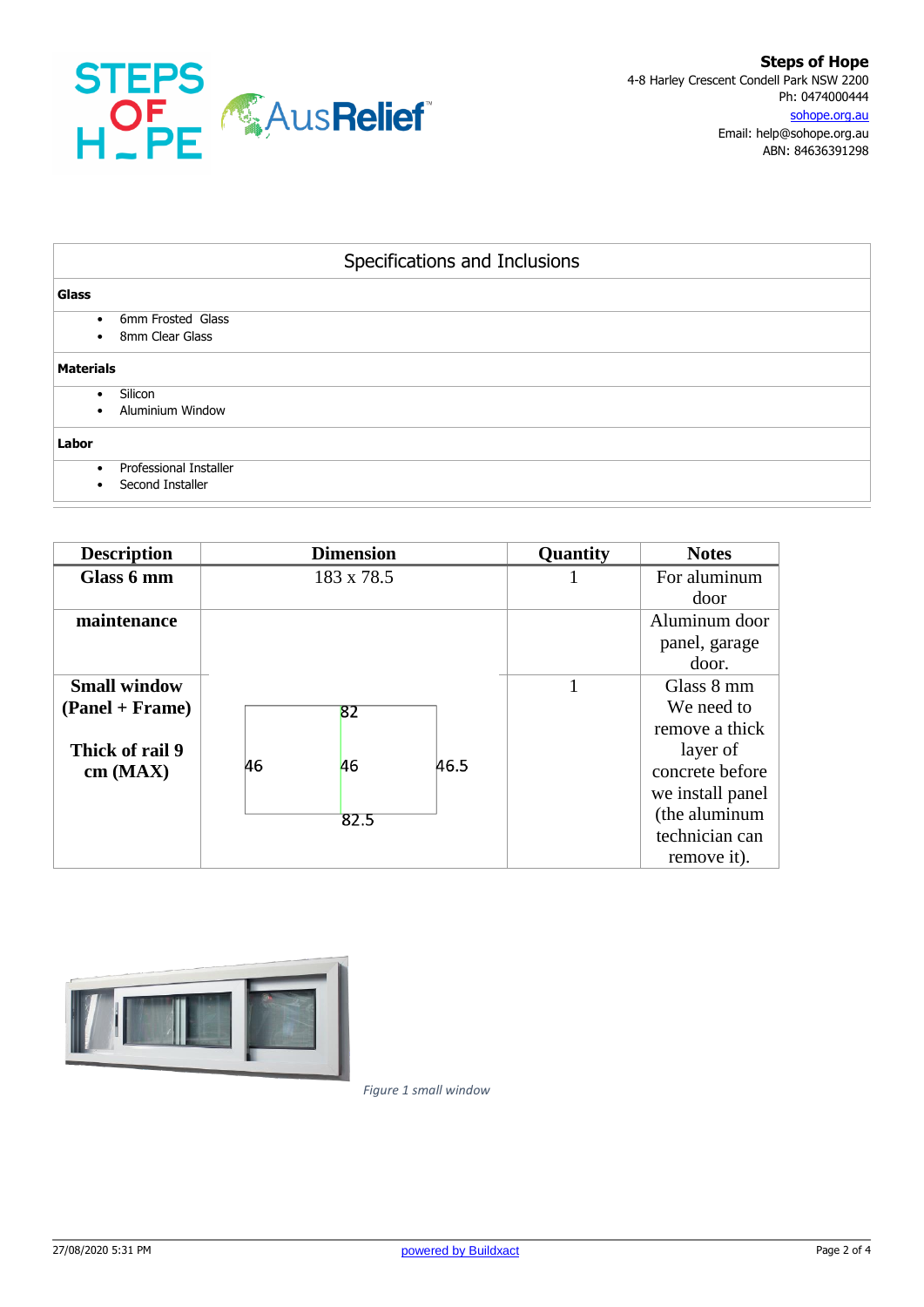

# Q1020 - Richard Noujeim Bijouterie, Achrafieh, 70948162 **Estimate**

| Customer:                                     |                                                               |                                                  | <b>Estimate Details:</b>                                |                                                         |          |  |
|-----------------------------------------------|---------------------------------------------------------------|--------------------------------------------------|---------------------------------------------------------|---------------------------------------------------------|----------|--|
|                                               | Rony Chiha<br>4-8 Harley Crescent<br>Condell Park<br>NSW 2200 |                                                  | Net Total:<br>Markup:<br>Tax:<br><b>Estimate Total:</b> | \$241.25<br>\$0.00 (0%)<br>\$0.00<br>\$241.25           |          |  |
| Ph: +96170619421<br>Email: help@sohope.org.au |                                                               |                                                  |                                                         | <b>Building Type: Shop</b><br>Date Prepared: 25/08/2020 |          |  |
|                                               |                                                               |                                                  | Cost Items                                              |                                                         |          |  |
|                                               | Code                                                          | Description                                      | Units / UOM                                             | Unit Cost                                               | Total    |  |
| $\mathbf{1}$                                  | Glass                                                         |                                                  |                                                         |                                                         | \$25.00  |  |
|                                               | $1.1\,$                                                       | 6mm Frosted Glass<br>6mm Frosted Glass           | 1.000 m2<br>1.000 m2                                    | \$10.00<br>\$10.00                                      | \$10.00  |  |
|                                               | 1.2                                                           | 8mm Clear Glass<br>8mm Clear Glass               | 1.000<br>1.000                                          | \$15.00<br>\$15.00                                      | \$15.00  |  |
| $\overline{2}$                                | <b>Materials</b>                                              |                                                  |                                                         |                                                         | \$136.25 |  |
|                                               | 2.1                                                           | Silicon<br>Silicon                               | 3.000 tube<br>3.000 tube                                | \$3.75<br>\$3.75                                        | \$11.25  |  |
|                                               | 2.2                                                           | Aluminium Window<br>Aluminium Window             | 1.000 m2<br>1.000                                       | \$125.00<br>\$125.00                                    | \$125.00 |  |
| 3                                             | Labor                                                         |                                                  |                                                         |                                                         | \$80.00  |  |
|                                               | 3.1                                                           | Professional Installer<br>Professional Installer | 1.000 Day<br>1.000 Day                                  | \$55.00<br>\$55.00                                      | \$55.00  |  |
|                                               | 3.2                                                           | Second Installer<br>Second Installer             | 1.000 Day<br>1.000 Day                                  | \$25.00<br>\$25.00                                      | \$25.00  |  |

Net Total: \$241.25 Markup: \$0.00

Tax: \$0.00

### **Estimate Total: \$241.25**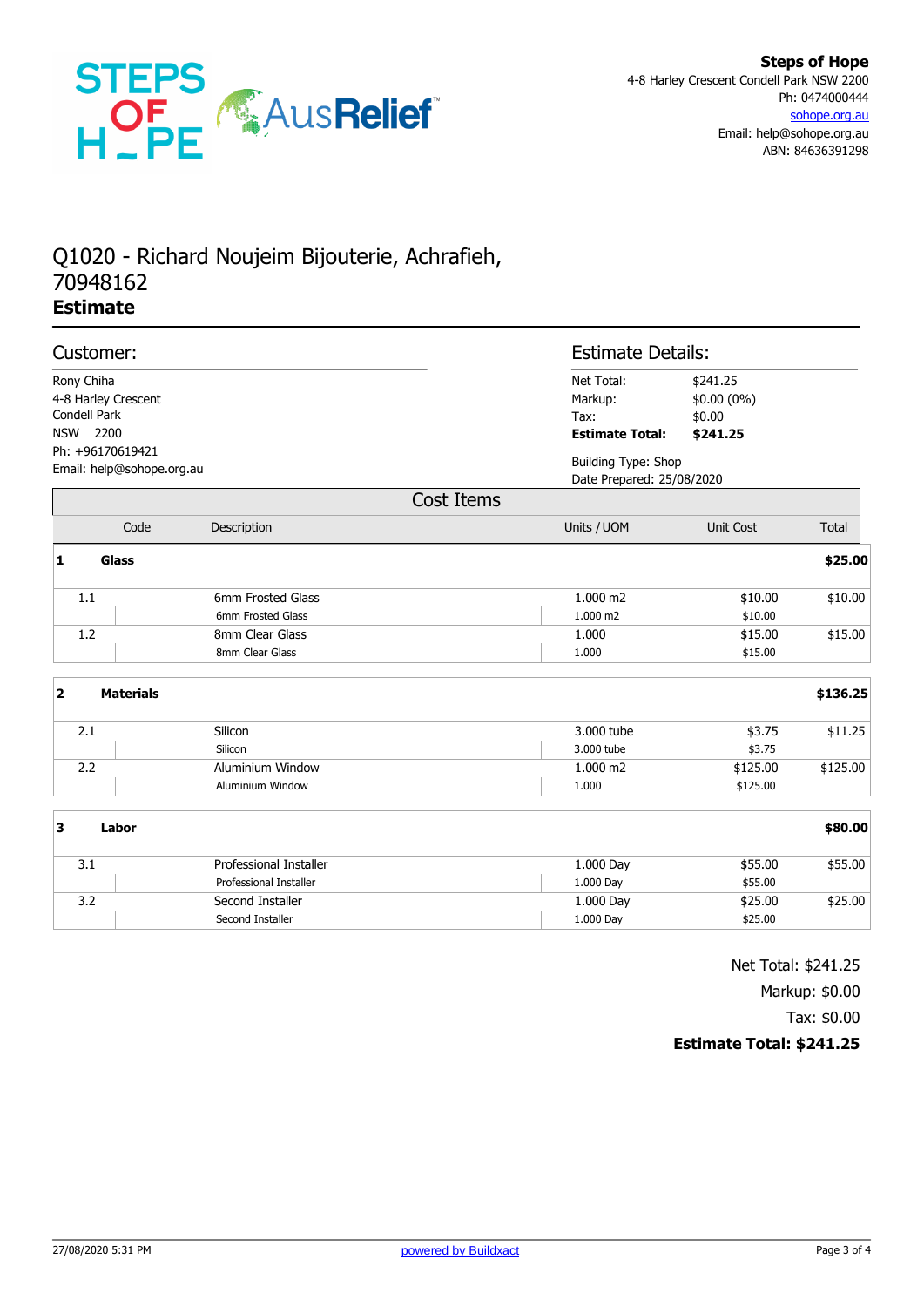

**Steps of Hope** 4-8 Harley Crescent Condell Park NSW 2200 Ph: 0474000444 sohope.org.au Email: help@sohope.org.au ABN: 84636391298

## Case done – After photos